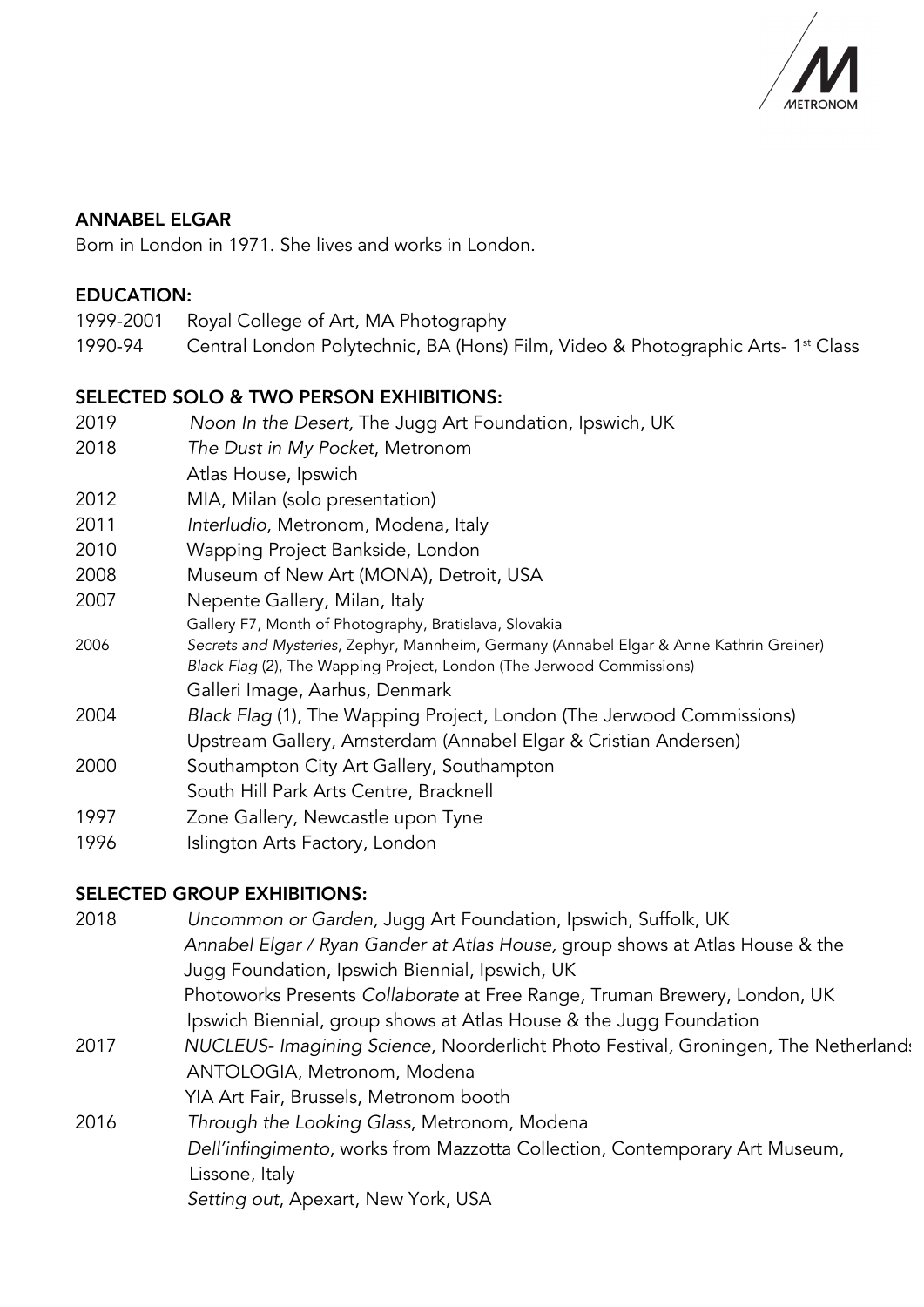

| 2015 | Photography is Magic, Aperture Foundation, New York (curator: Charlotte Cotton)<br>Fotografia Contemporanea dall' Europa nord-occidentale, Fondazione Fotografia<br>Modena, Italy |
|------|-----------------------------------------------------------------------------------------------------------------------------------------------------------------------------------|
|      | Il sole è cieco, Galerie Polaris, Paris                                                                                                                                           |
| 2014 | Prix Elysée, Musée de L'Elysée, Lausanne, Switzerland<br>Belfast Photo Festival (touring), Sirius Arts Centre, Cobh, Ireland                                                      |
| 2013 | Sitting with the qualities of a mountain, Blyth Gallery, Imperial College, London                                                                                                 |
|      | Spectacle, Belfast Photo Festival (selectors: Brett Rogers, Alec Soth, Donovan Wylie &                                                                                            |
|      | Paul Seawright)                                                                                                                                                                   |
|      | Creekside Open, APT Gallery, London (selector: Ceri Hand)                                                                                                                         |
| 2012 | First come first served, The Lion & Lamb Gallery, London                                                                                                                          |
|      | wunderCAMERA, Metronom, Italy                                                                                                                                                     |
|      | Edition IV, The Wapping Project Bankside, London                                                                                                                                  |
|      | The Party Show, Viktor Wynd, London                                                                                                                                               |
| 2011 | The Wapping Project Bankside, London                                                                                                                                              |
|      | Please drive slowly through our village, FOLD Gallery, London                                                                                                                     |
|      | Photomedia Salon, Charlie Dutton Gallery, London                                                                                                                                  |
| 2010 | Beasts Royal, Viktor Wynd Fine Art Inc. London                                                                                                                                    |
|      | The Wapping Project Bankside, London                                                                                                                                              |
|      | Exquisite Trove, The House of Fairy Tales, Salisbury Arts Centre, Dorset                                                                                                          |
|      | Exquisite Trove, The House of Fairy Tales, Newlyn Art Gallery, Cornwall                                                                                                           |
|      | Exquisite Trove, The House of Fairy Tales, Millenium Gallery, Cornwall                                                                                                            |
| 2009 | Horn of Plenty, The House of Fairy Tales, Viktor Wynd Fine Art Inc., London                                                                                                       |
|      | Exquisite Trove, The House of Fairy Tales, The New Art Gallery Walsall                                                                                                            |
|      | Theatres of the Real, FotoMuseum, Antwerp                                                                                                                                         |
|      | Creekside Open 2009, London, (selector: Jenni Lomax)                                                                                                                              |
|      | The Fairy Tale Art Collection, The East Room, London                                                                                                                              |
|      | No End in Sight, Vegas Gallery, London                                                                                                                                            |
| 2008 | Error One at Extra City, Antwerp, Belgium                                                                                                                                         |
|      | Refuge, The Wapping Project, London                                                                                                                                               |
|      | No End in Sight, Galerie Polaris, Paris, France<br>In Our World: New Photography in Britain, Galleria Civica di Modena                                                            |
|      | Singapore International Photography Festival, Singapore                                                                                                                           |
| 2007 | ArtSway Open 07, Sway, UK                                                                                                                                                         |
|      | The Joy, Nettie Horn Gallery, London                                                                                                                                              |
|      | Creekside Open, London (selector Victoria Miro)                                                                                                                                   |
|      | The Power of Language, Academy of Arts, Berlin, Germany                                                                                                                           |
|      | Lodz Art Centre, Lodz, Poland                                                                                                                                                     |
|      | Off Programme, Krakow, Poland                                                                                                                                                     |
| 2006 | Here Today, Jersey Galleries, Osterley Park, London                                                                                                                               |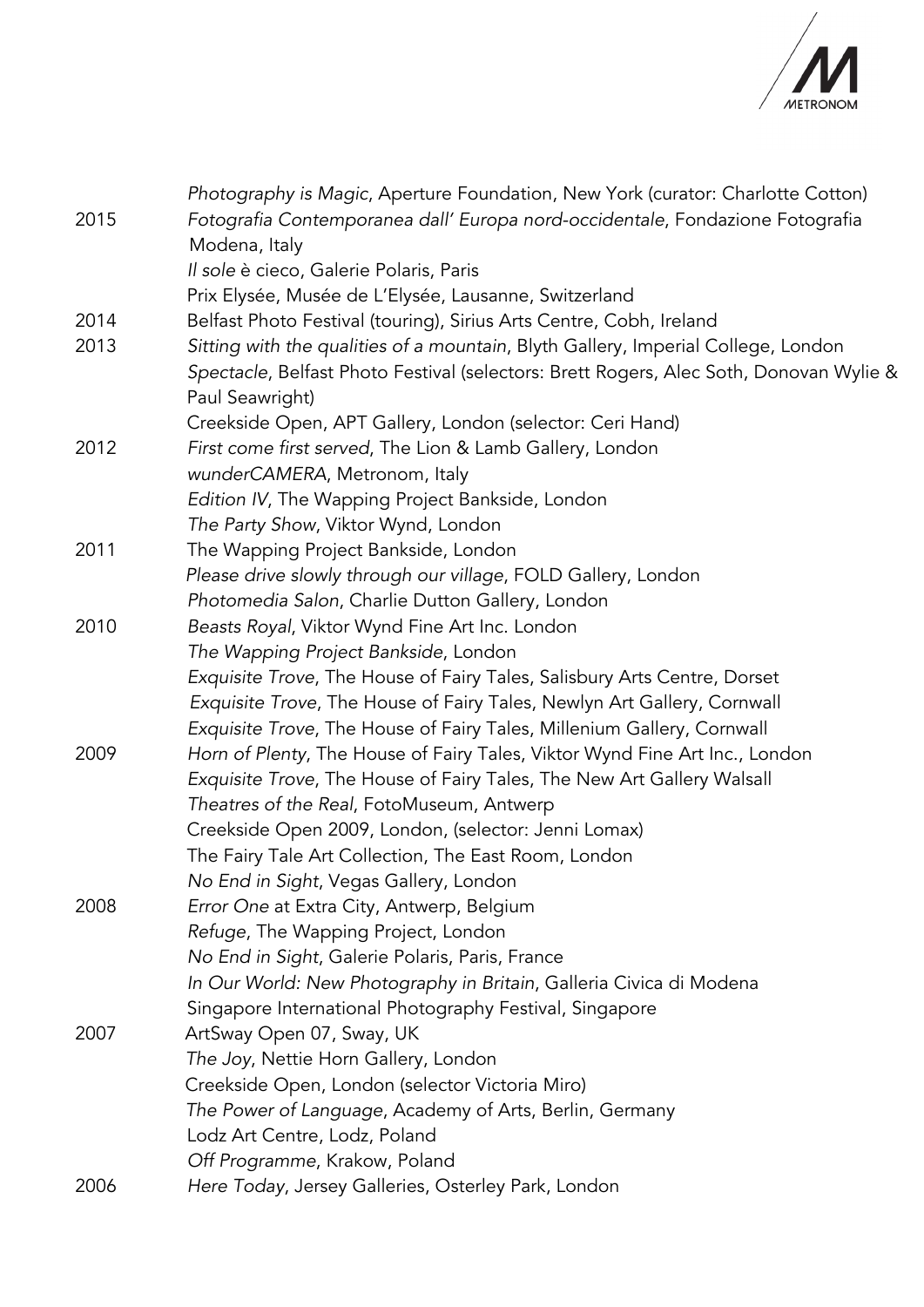

|      | Plug, County Hall Gallery, London                                            |
|------|------------------------------------------------------------------------------|
| 2005 | Narratives of the Presumed Invisible, Kunsthalle Lophem, Loppem, Belgium     |
|      | (Annabel Elgar, Anthony Goicolea & Kristof Vrancken)                         |
|      | The Madness of Paradise, Anne Gary Pannell Art Gallery, Sweet Briar College, |
|      | Virginia, USA                                                                |
|      | Locus Loppem, Kunsthalle Lophem, Loppem, Belgium                             |
|      | Fashion, Film and Fiction, The Wapping Project, London                       |
| 2004 | Adolescenz, Fotogalerie Vienna, Austria                                      |

## SELECTED AWARDS:

- 2019 Shortlisted for the Luma Rencontres Dummy Book Award Arles 2019, Le Recontres d'Arles
- 2017 Daylight Photo Award, Harry Ransom Center, Austin, Texas (juror's pick)
- 2014 Nominated for the Prix Elysée, Musée de L'Elysée, Switzerland
- 2013 Shorlisted for Creekside Open 13 (selector Ceri Hand)
- 2009 Shortlisted for Creekside Open 09 (selector Jenni Lomax)
- 2007 Shortlisted for ArtSway Open 07
- Shortlisted for Creekside Open 07 (selector Victoria Miro)
- 2006 Winner, 8th Portfolio Review, Month of Photography, Bratislava
- 2004 Arts Council Funding Award
- Jerwood Commissions 2004
- 2002 London Arts Council Funding Award
- 2000 Winner, National Magazine Award- fine art photography (in association with the Royal College of Art)
- 1999 Southern Arts Funding Award
- 1995 3<sup>rd</sup> Prize, Fabergé Photography Awards, the Victoria & Albert Museum

# SELECTED BOOKS AND CATALOGUES:

- 2015 Contemporary Photography from North-Western Europe, SKIRA Prix Elysée, The Nominees' Book
- 2014 The Wapping Project on Paper (Black Dog Publishing)
- 2011 'Interludio' (Metronom catalogue)
- 2011 'Please Drive Slowly Through Our Village' (FOLD catalogue)
- 2009 'Theatres of the Real' FotoMuseum Antwerp/Photoworks (ISBN: 978-1-903796-26-9)
- 2008 'In Our World: New Photography in Britain', SKIRA (ISBN: 978-88-6130-781-0)
- 2007 'Month of Photography, Bratislava' (catalogue- Spoločnost' FOTOFO), pp. 58-59 'Photomonth in Krakow 2007' (catalogue) p. 164
- 2006 'Twilight: Photography in the Magic Hour' (V&A:Merrell, London/ New York, 2006, Martin Barnes & Kate Best) p. 21 (ISBN-13: 978-1858943534)
	- 'We Were Until We Weren't' (Galleri Image catalogue)
- 2005 'The Madness of Paradise' (Sweet Briar College publications)